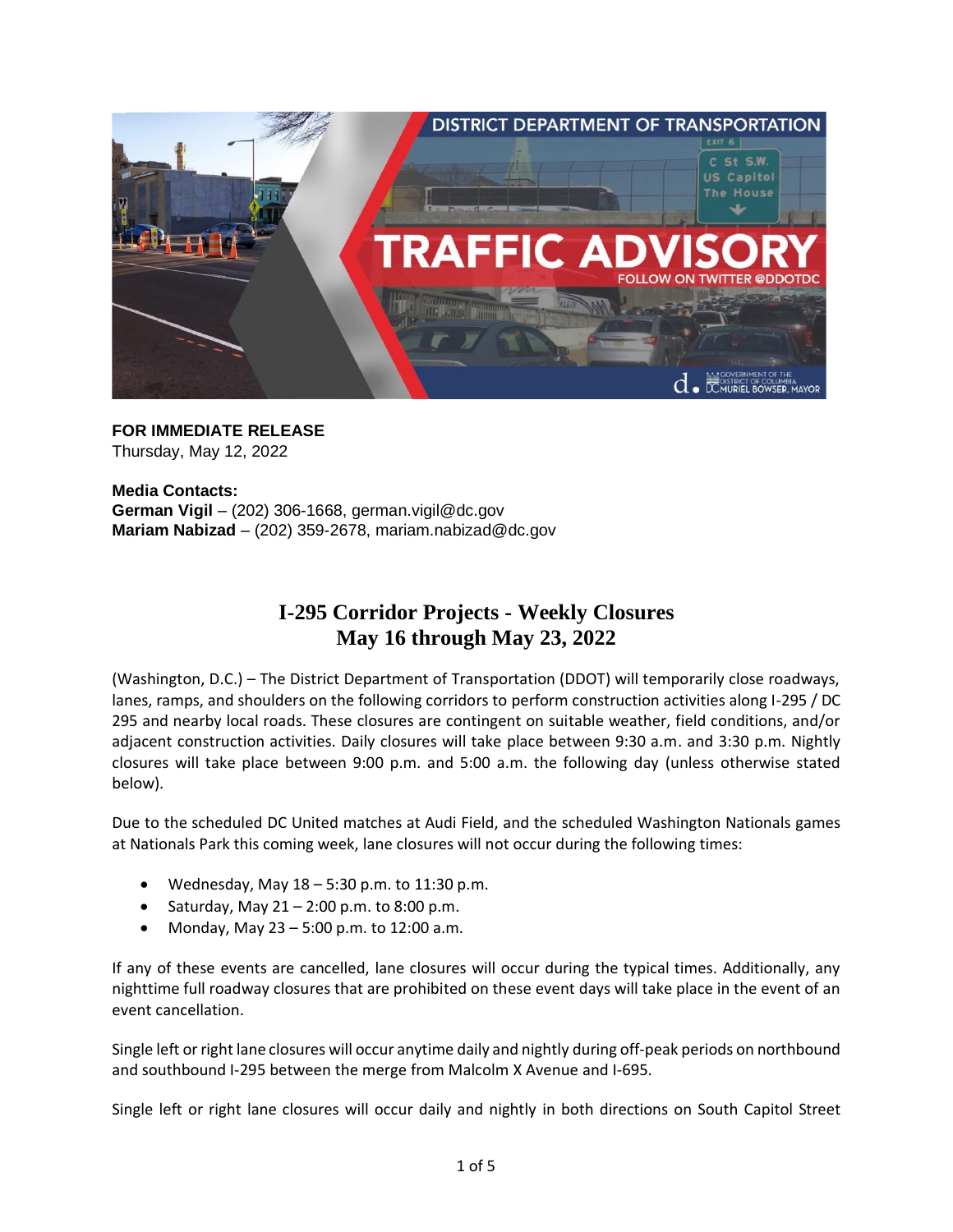SE/SW between Firth Sterling Avenue SE and N Street SE. Single lane closures will take place during weekday off-peak hours.

Single left or right lane closures will occur daily and nightly in both directions Suitland Parkway SE between the Martin Luther King, Jr. Avenue SE overpass and South Capitol Street SE. These single lane closures along these roadways will take place during off-peak hours.

No other closures on South Capitol Street SE/SW or Suitland Parkway SE will take place on weekdays between 5:00 a.m. and 9:30 a.m. and between 3:30 p.m. and 9:00 p.m.

Daily and nightly single lane closures will also occur during off-peak hours on Firth Sterling Avenue SE, Howard Road SE, Potomac Avenue SE/SW, Half Street SW, P Street SW, Q Street SW, and R Street SW, St. Elizabeths Road SE, and Barry Road SE.

The following full ramp closures will also occur as described below:

- Exit 4A from I-295 Southbound to Suitland Parkway nights between 9:00 p.m. and 5:00 a.m. the following morning. (*When Exit 4A is closed, Exit 4B will remain open*)
- Ramp from Suitland Parkway to I-295 Northbound nights between 9:00 p.m. and 5:00 a.m. the following morning.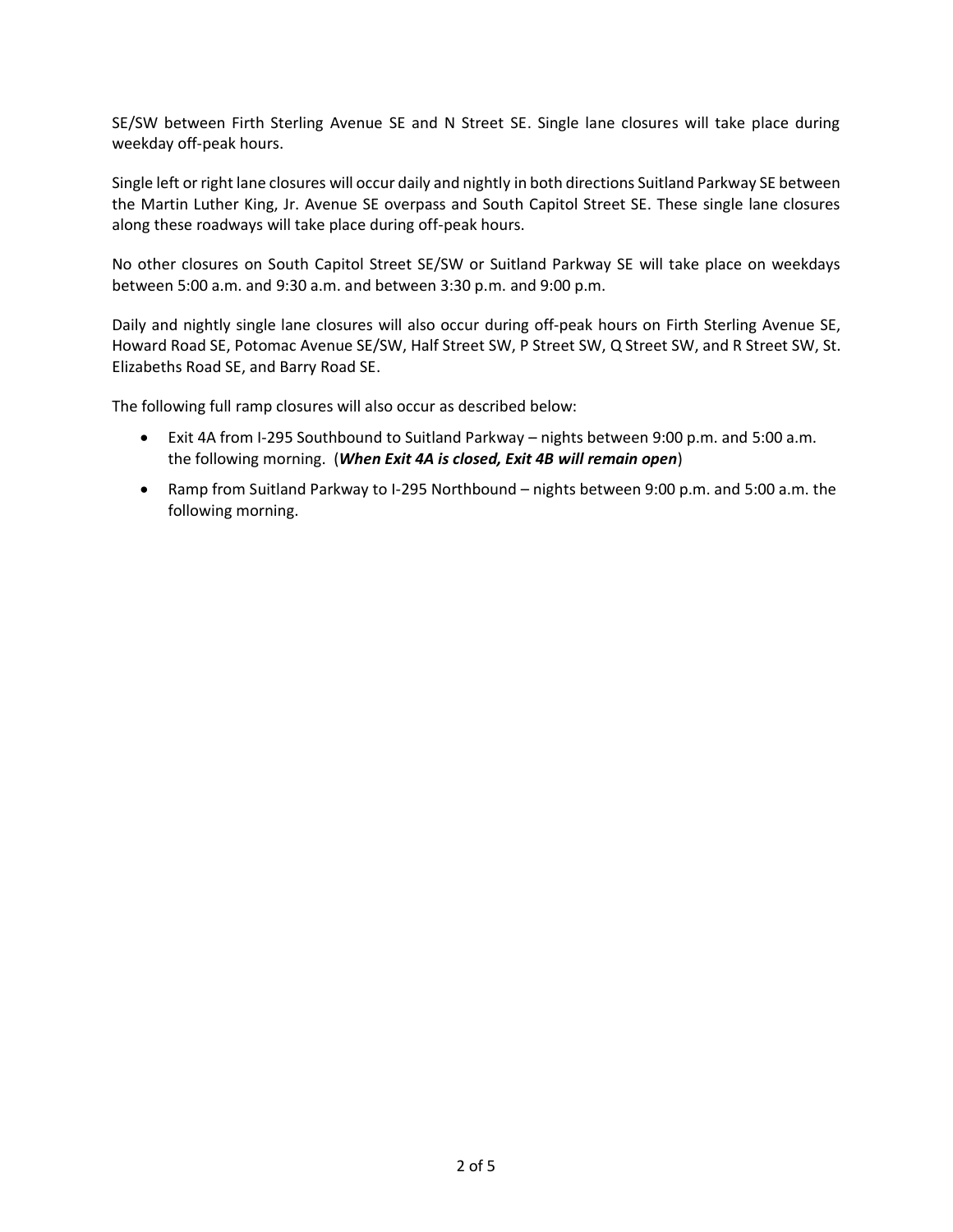Northbound South Capitol Street SE will be closed from Firth Sterling Avenue SE to Suitland Parkway Monday night and Tuesday night, May 16, and May 17, from 9:00 p.m. to 5:00 a.m. Southbound South Capitol Street SW will be closed from Suitland Parkway to Firth Sterling Avenue SE Wednesday night and Thursday night, May 18, and May 19, from 9:00 p.m. to 5:00 a.m. When South Capitol Street is closed, Suitland Parkway and Firth Sterling Avenue will remain open to traffic. A marked detour will be in place during these closures.



## **South Capitol St SE Closure & Detour**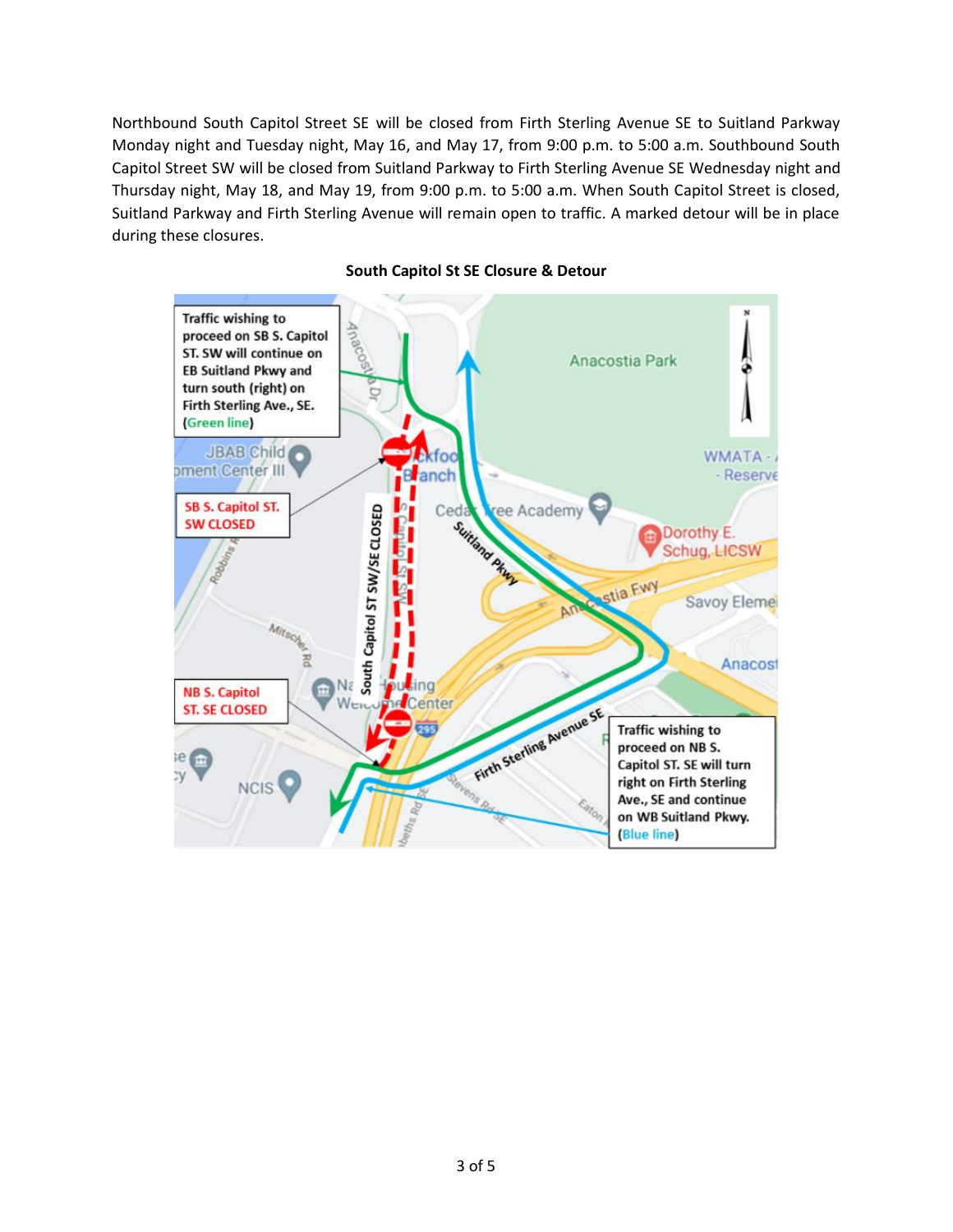Westbound Howard Road SE will be closed from Anacostia Metro Station to the WMATA Parking Garage on Saturday, May 14 from 5:00 a.m. to 5:00 p.m. Access to/from all WMATA facilities will be maintained continuously. *When westbound Howard Road SE is closed, South Capitol Street SE, Firth Sterling Avenue SE, and Suitland Parkway will remain open to traffic.* Marked detours will be in place during these closures.



## **Westbound Howard Road SE Closure & Detour**

These closures are required for construction activities associated with the following DDOT project:

## **South Capitol Street Corridor Project - Frederick Douglass Memorial Bridge**

The South Capitol Street Corridor Project calls for replacing the Frederick Douglass Memorial Bridge and transforming related sections of the urban freeway into a beautiful scenic boulevard that increases pedestrian and vehicular safety, improves multimodal transportation options, increases community accessibility, and supports economic development on both sides of the Anacostia River.

Traffic controls will be in place to guide all users of the roadway through the work zones safely. Motorists should expect delays due to the lane closures and are advised to stay alert and be observant of signage and road work crews while traveling in this area.

For more information about efforts to improve the 295 corridors and to stay up to date on traffic related impacts and construction progress, please visit *[www.improving295dc.com](https://www.improving295dc.com/)*.

###

The mission of the District Department of Transportation (DDOT) is to enhance the quality of life for District residents and visitors by ensuring that people, goods, and information move efficiently and